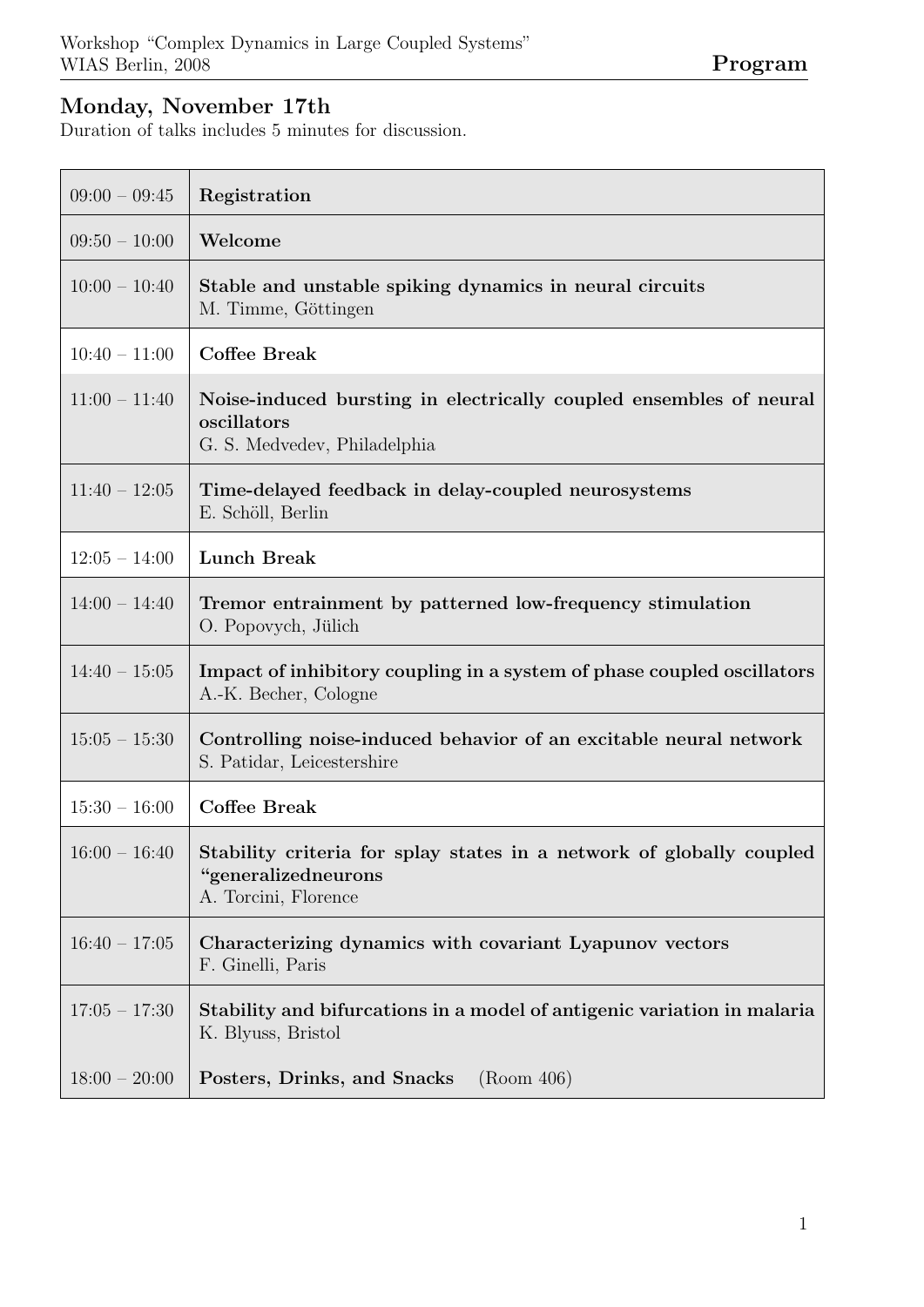## Tuesday, November 18th

Duration of talks includes 5 minutes for discussion.

| $09:00 - 09:40$ | Collective synchronization in cold atoms<br>A. Politi, Florence                                                                       |
|-----------------|---------------------------------------------------------------------------------------------------------------------------------------|
| $09:40 - 10:20$ | Asymptotic behaviour of blinking (stochastically switched) dynami-<br>cal systems<br>M. Hasler, Lausanne                              |
| $10:20 - 10:40$ | <b>Coffee Break</b>                                                                                                                   |
| $10:40 - 11:20$ | Collective dynamics of networks with time delays<br>F. M. Atay, Leipzig                                                               |
| $11:20 - 11:45$ | Chaos synchronization with time-delayed couplings<br>W. Kinzel, Würzburg                                                              |
| $11:45 - 12:10$ | Stability of interconnected large scale systems<br>S. Dashkovskiy, Bremen                                                             |
| $12:10 - 14:00$ | <b>Lunch Break</b>                                                                                                                    |
| $14:00 - 14:40$ | Partial synchrony in oscillator ensembles with global nonlinear coup-<br>ling<br>M. Rosenblum, Potsdam                                |
| $14:40 - 15:05$ | Enhancing synchronization in systems of non-identical Kuramoto<br>oscillators<br>M. Brede, Canberra                                   |
| $15:05 - 15:30$ | Emergence of synchronized chaotic behavior in a network of non-<br>chaotic units<br>F. Bauer, Leipzig                                 |
| $15:30 - 16:00$ | Coffee Break                                                                                                                          |
| $16:00 - 16:40$ | Symmetrical synchronization of clocks<br>T. Kapitaniak, Lodz                                                                          |
| $16:40 - 17:05$ | Saddle-node bifurcation of invariant curves in case of phase synchro-<br>nization of quasiperiodic motions<br>V. Anishchenko, Saratov |
| $17:05 - 17:30$ | Impact of multisite coordinated reset stimulation on oscillator net-<br>work<br>B. Lysyansky, Jülich                                  |
| ab 18:30        | Dinner                                                                                                                                |